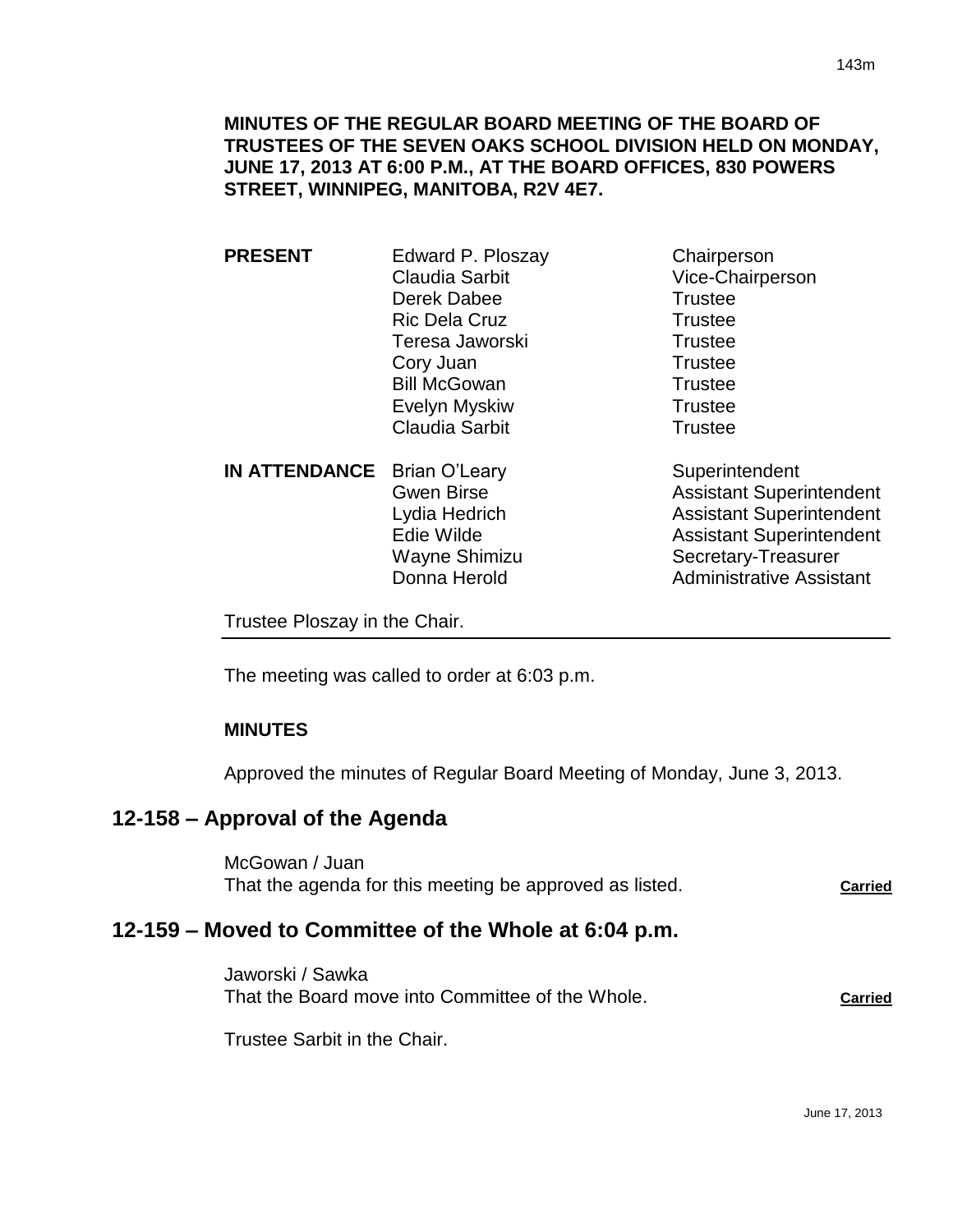#### **OFFICERS' REPORT**

- The Board was informed of the new SOTA Executive for 2013-2014.
- **Trustee Juan reported on the recent MSBA Regional meeting.**

#### **SUPERINTENDENTS' PERSONNEL REPORT**

# **12-160 – Superintendents' Personnel Report**

Dela Cruz / Juan That the Superintendents' Personnel Report be ratified. **Carried** Carried

#### TEACHER APPOINTMENTS

Krista Koblun was appointed to a full-time (1.00) Teacher General (Permanent) contract effective September 3, 2013.

Appointed the following to Limited Teacher-General (Term) contracts effective September 3, 2013 to June 27, 2014:

Barbara Bottle (1.00) Jennifer Bouskill (1.00) Marlee Bragg (1.00) Rory Brett (1.00) Karl Campbell (1.00) Megan Czemerys (1.00) Lisa Dasiewicz (1.00) Melissa Denoon (1.00) Lianne Fournier (1.00) Michael Galenda (1.00) Michelle Giesbrecht (1.00) George Hanna (1.00) Nicole Haworth (1.00) John Holmes (1.00) Rodine Isfeld (1.00) Larisa Kaiser (1.00) Yared Keleta (1.00) Carly Korsunsky (1.00) Carmelle Kozak (1.00) Jordan Laidlaw (.60) Lynnea Luna (1.00)

Carrie Lundy (1.00) Alison Lynch (1.00) Lorraine Maciboric (1.00) Elliot MacDonald (1.00) Andrea Mair (.50) Talia Medwick (1.00) Sarah Murray (1.00) Mary Oscarson (1.00) Porfiria Pedrina (1.00) Christopher Pereira (1.00) Amanda Rivers (1.00) Bryan Robertson (1.00) Lesley Roy (1.00) Tasha Spillett (1.00) Julie Springer (1.00) Kelly Stokotelny (1.00) Aaron Story (1.00) Michelle Thompson (1.00) Vanessa Wall (1.00) Nicholas Wiebe (1.00) Ciara Ziegler (1.00)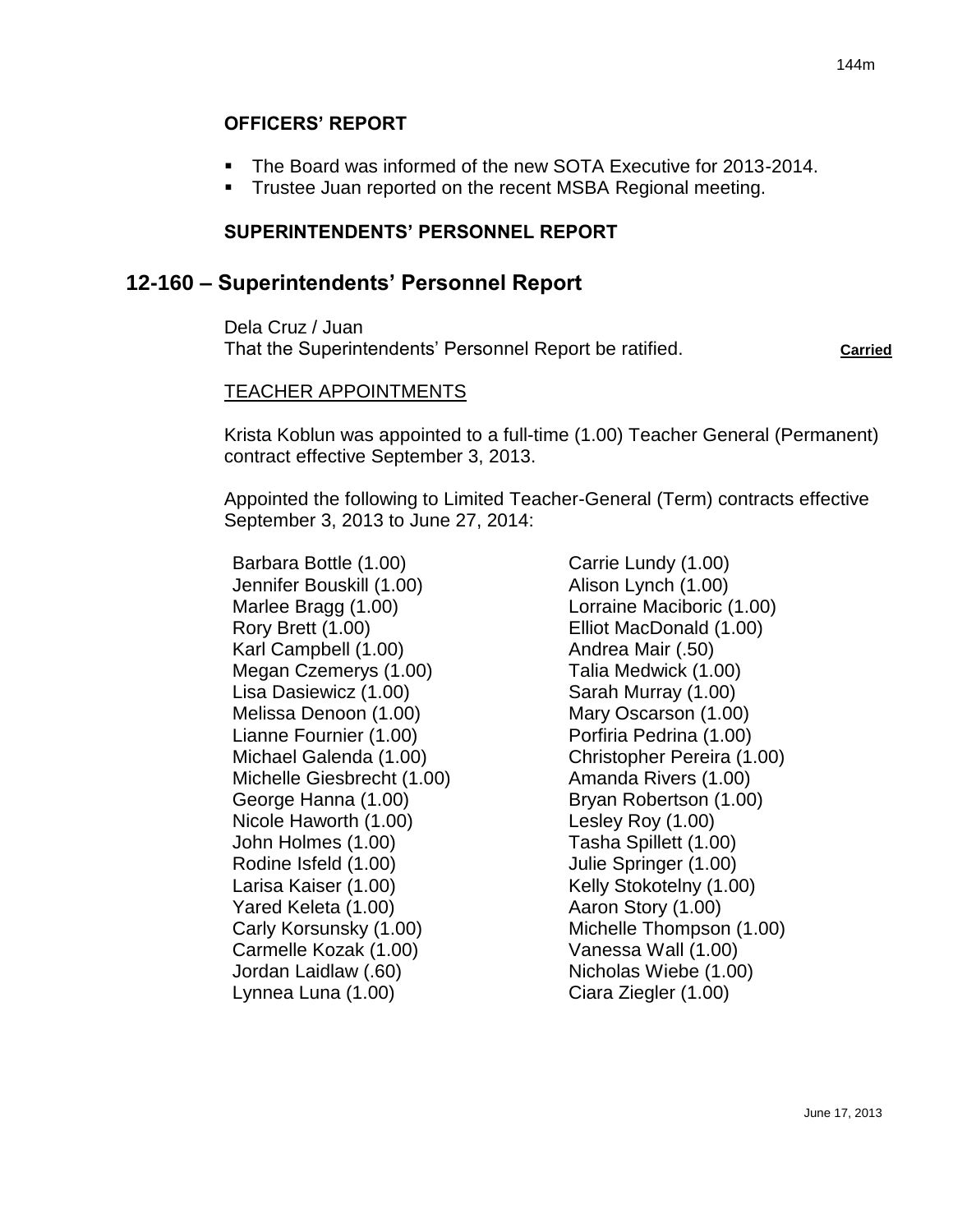#### **SUPERINTENDENTS' REPORT**

Amber Brown was appointed to a full-time (1.00) Limited Teacher-General (Term) contract effective September 3, 2013 to May 13, 2014.

Steven Collier was appointed to a full-time (1.00) Limited Teacher-General (Term) contract effective September 3, 2013 – indefinite.

Crystal Gibb was appointed to a full-time (1.00) Limited Teacher-General (Term) contract effective September 3, 2013 to April 17, 2014.

Nerisa Miao was appointed to a full-time (1.00) Limited Teacher-General (Term) contract effective September 3, 2013 to January 24, 2014.

Toshio Nishimura was appointed to a full-time (1.00) Limited Teacher-General (Term) contract effective September 3, 2013 to February 28, 2014.

Maribeth Tabanera was appointed to a full-time (1.00) Limited Teacher-General (Term) contract effective November 12, 2013 to June 27, 2014.

#### CLINICIAN APPOINTMENTS

Annette Alix Roussin was appointed to a part-time (.80) Limited Teacher-General (Term) contract effective September 3, 2013 to June 27, 2014.

Ashley Bolt was appointed to a full-time (1.00) Limited Teacher-General (Term) contract effective September 3, 2013 to June 27, 2014.

Daniel Buchanan was appointed to a part-time (.50) Teacher General (Permanent) contract effective September 3, 2013.

Kathleen German was appointed to a full-time (1.00) Teacher General (Permanent) contract effective September 3, 2013.

Andrea MacDonald was appointed to a part-time (.70) Limited Teacher-General (Term) contract effective September 3, 2013 to June 27, 2014.

#### SUBSTITUTE TEACHER APPOINTMENT

Matthew MacLeod was appointed to a Substitute Teacher contract effective the 2012-2013 school year.

#### TEACHER LEAVE OF ABSENCES

The following were granted leaves of absence, without pay, effective the 2013-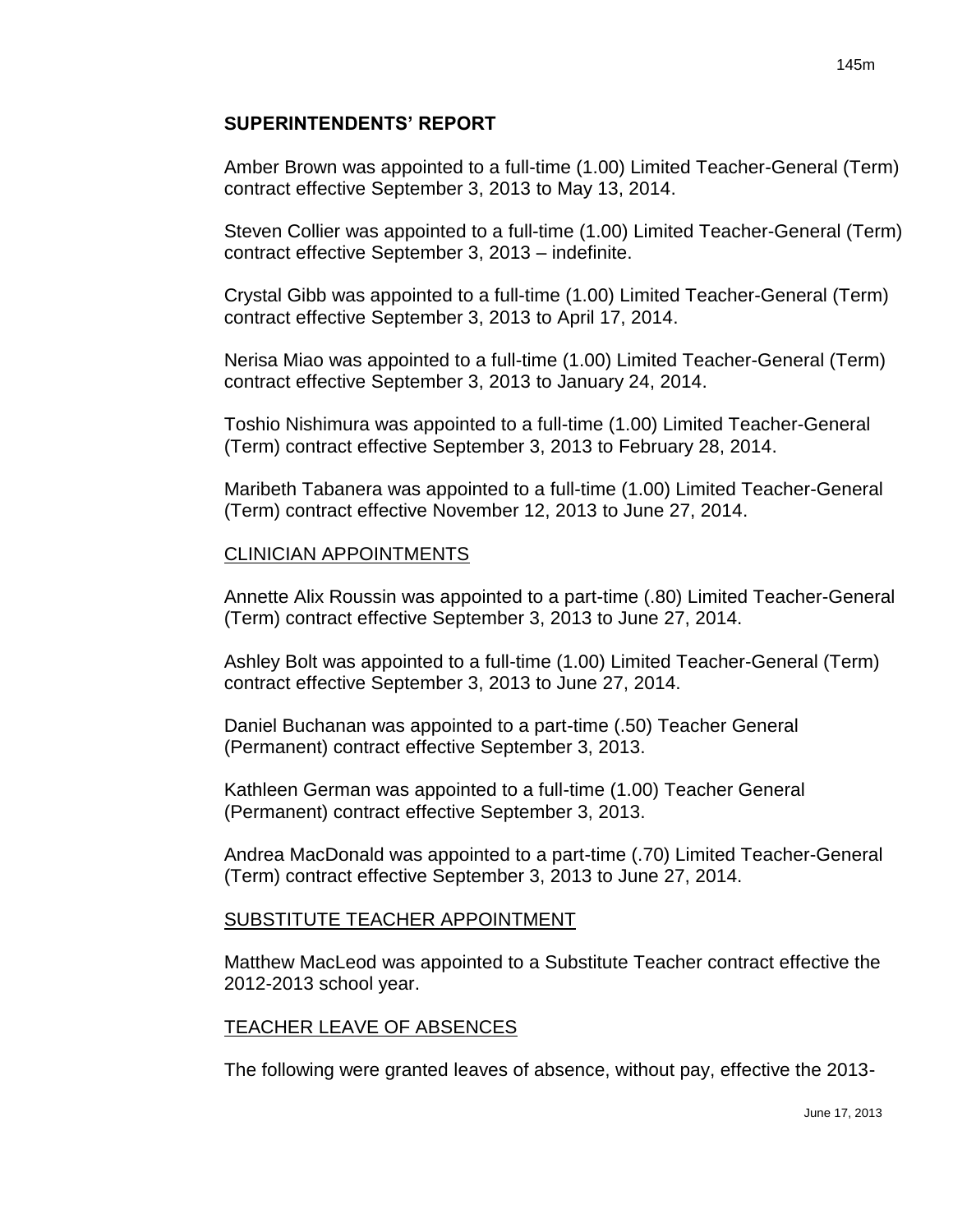#### **SUPERINTENDENTS' REPORT**

2014 school year:

Lindsay Brown (.31) Nathalie Rousseau (.50)

Catherine Johnson was granted a leave of absence, part-time (.50), without pay, effective November 12, 2013 to June 27, 2014.

Diana Tabor was granted a leave of absence, full-time (1.00), without pay, effective November 8, 2013 to June 27, 2014.

Becky Walter was granted a leave of absence, full-time (1.00), without pay, effective February 8, 2014 to June 27, 2014.

#### TEACHER MATERNITY AND PARENTAL LEAVES

Amber Anderson was granted parental leave effective September 3, 2013 to May 4, 2014.

Stephan Carson was granted parental leave effective January 6, 2014 to June 27, 2014.

Tina Lindsay was granted maternity and parental leave effective September 3, 2013 to June 27, 2014.

Sara Neufeld was granted maternity and parental leave effective July 12, 2013 to July 11, 2014.

Alex Rothney was granted parental leave effective September 3, 2013 to September 1, 2014.

Trisha Volk was granted maternity and parental leave effective September 16, 2013 to September 1, 2014.

#### TEACHER DEFERRED SALARY LEAVE

Amy Ogidan was granted deferred salary leave effective the 2017 – 2018 school year.

#### TEACHER RESIGNATION

Shannon Stymiest-Tatchell gave notice of intent to resign effective June 28, 2013.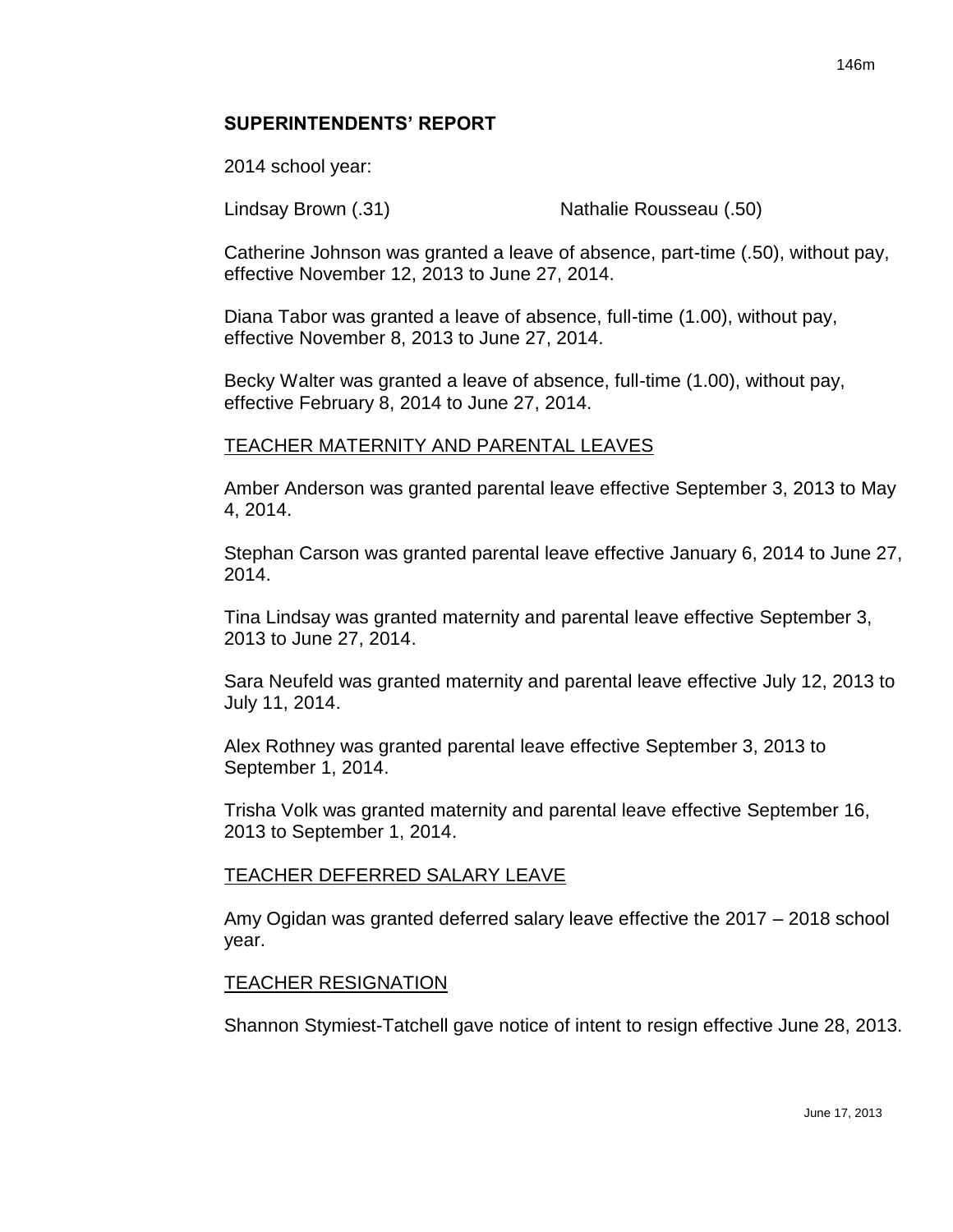# **SUPERINTENDENTS' REPORT**

The following matters were received as information:

- PWI Insurance Renewal Report 2013.
- Sadok Nursery R.F. Morrision School Update.
- **Seven Oaks School Division Phone Systems Update.**
- New Automatic Fare Collection system Conceptual Model Update.

# **12-161 – Maples Commons Tender Award**

McGowan / Dela Cruz

Approved hat Bockstael Construction Limited be awarded the Maples Commons Tender on the basis of lowest acceptable bid.

**Carried**

# **12-162 – 2013-2014 Musical Instrument Tender**

Jaworski / Dela Cruz

Approved that the 2013-14 Musical Instrument Tender be awarded to St. John's Music on the basis of lowest bid. **Carried**

Trustee Ploszay in the Chair.

# **12-163 – 2012-2013 Board Calendar**

Myskiw / Juan

Approved that the Regular Board meeting scheduled for Monday, August 26, 2013 be moved to Thursday, August 29, 2013. **Carried**

# **12-164 – 2013-2014 Board Calendar**

Sarbit / Juan

Approved that the 2013-2014 Board Calendar be approved as listed.

- Inaugural Board Meeting: September 9, 2013.
- Regular Board Meetings: September 9, 2013; September 30, 2013; October 28, 2013; November 4, 2013; November 25, 2013; December 9, 2013; January 13, 2014; January 27, 2014; February 3, 2014; March 3, 2014; March 10, 2014; April 7, 2014; April 21, 2014; May 5, 2014; June 2, 2014; June 16, 2014; August 28, 2014.
- Informal Board Meetings: September 23, 2013; October 7, 2013; November 18, 2013; December 2, 2013; January 20, 2014; February 10, 2014; April 14, 2014; May 12, 2014.
- Public Budget Meeting: February 24, 2014.
- Board Retreat: August 22 & 23, 2014. **Carried**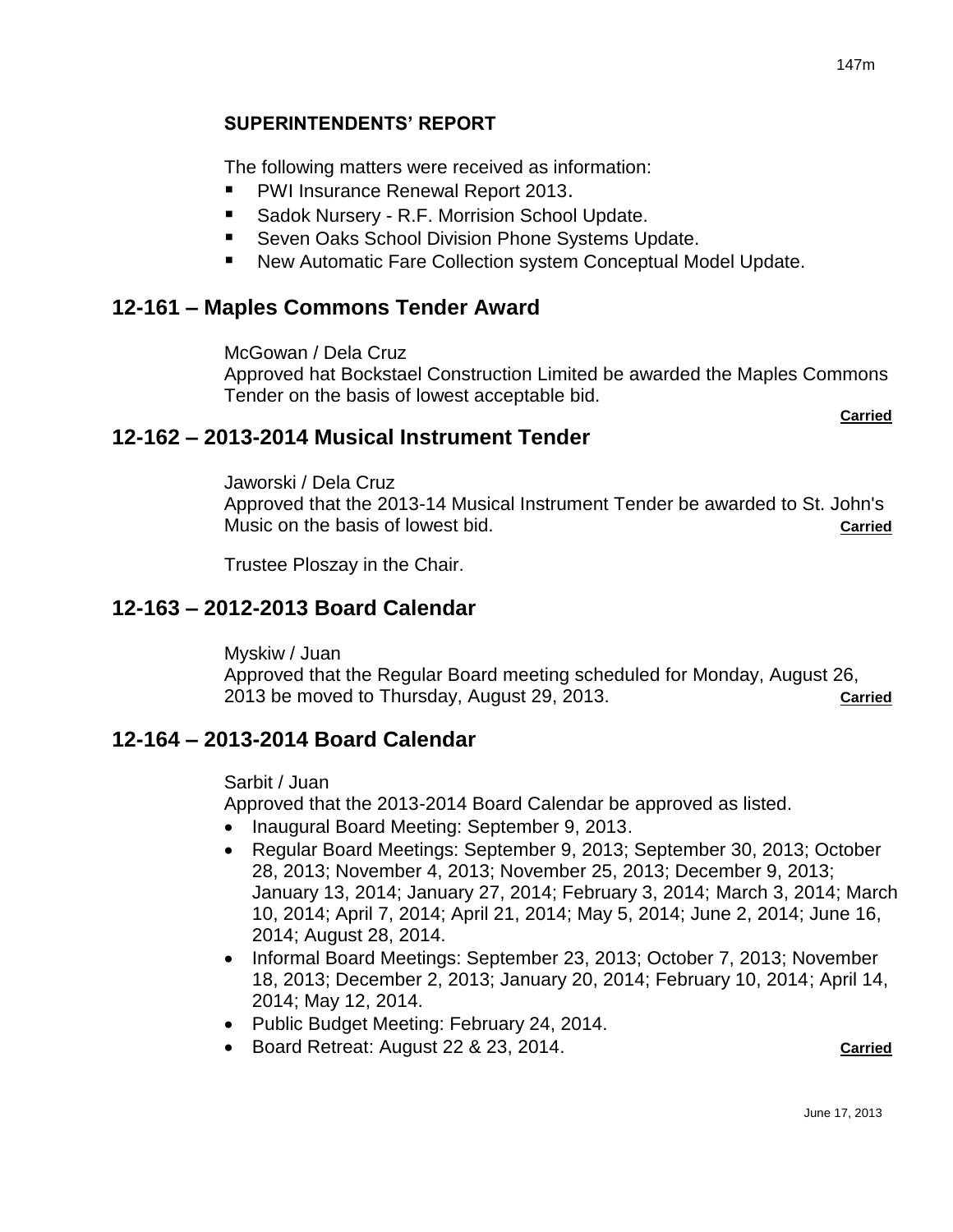# **12-165 – Student Accident Insurance 2013-2014**

#### Jaworski / Dabee

Approved that the Board endorse the Manitoba School Boards Association Reliable Life Student Accident Insurance Program for the 2013-2014 school year and that we continue to update the link on the Division's webpage. **Carried** 

# **12-166 – Consent Agenda**

Dela Cruz / Juan That the Consent Agenda be approved. That the Consent Agenda be approved.

## Renew Support of Emergency Response Plan

That the Seven Oaks School Division renew its support of the Emergency Response Plan of the Rural Municipality of West St. Paul and Middlechurch Home of Winnipeg Inc. by providing resources such as the use of schools, buses, temporary shelter and other related equipment as may be required.

#### Lease Agreement with YMCA-YWCA of Winnipeg

That the Board sign a lease agreement for the September 1, 2013 to June 30, 2014 term with the YMCA-YWCA of Winnipeg for the rental of Room 118 at West Kildonan Collegiate for their After School Program at a rental fee of \$164.80 per month.

## Summer Approvals

That the Superintendent or his designate approve the awarding of all tenders and capital payments on a regular basis during the months of July and August, and report the approvals at the Regular Board Meeting on Thursday, August 29, 2013.

#### May 2013 Expenditure Listing

That cheques #2133255-#2133567 and #660-#684, US\$ cheques #213147- #213152, direct deposits #20135870-#20136657 and pre-authorized debits #201241-#201257 in the amount of \$2,945,055.63 be approved.

#### Agassiz Consulting Group Ltd. Invoice No. 9059

That Invoice No. 9059 for the Maples Collegiate Roof Phase 2 project in the amount of \$1,315.28 be paid to Agassiz Consulting Group Ltd.

#### Bockstael Construction Certificate of Payment No. 1

That Certificate of Payment No. 1 for the Amber Trails School project in the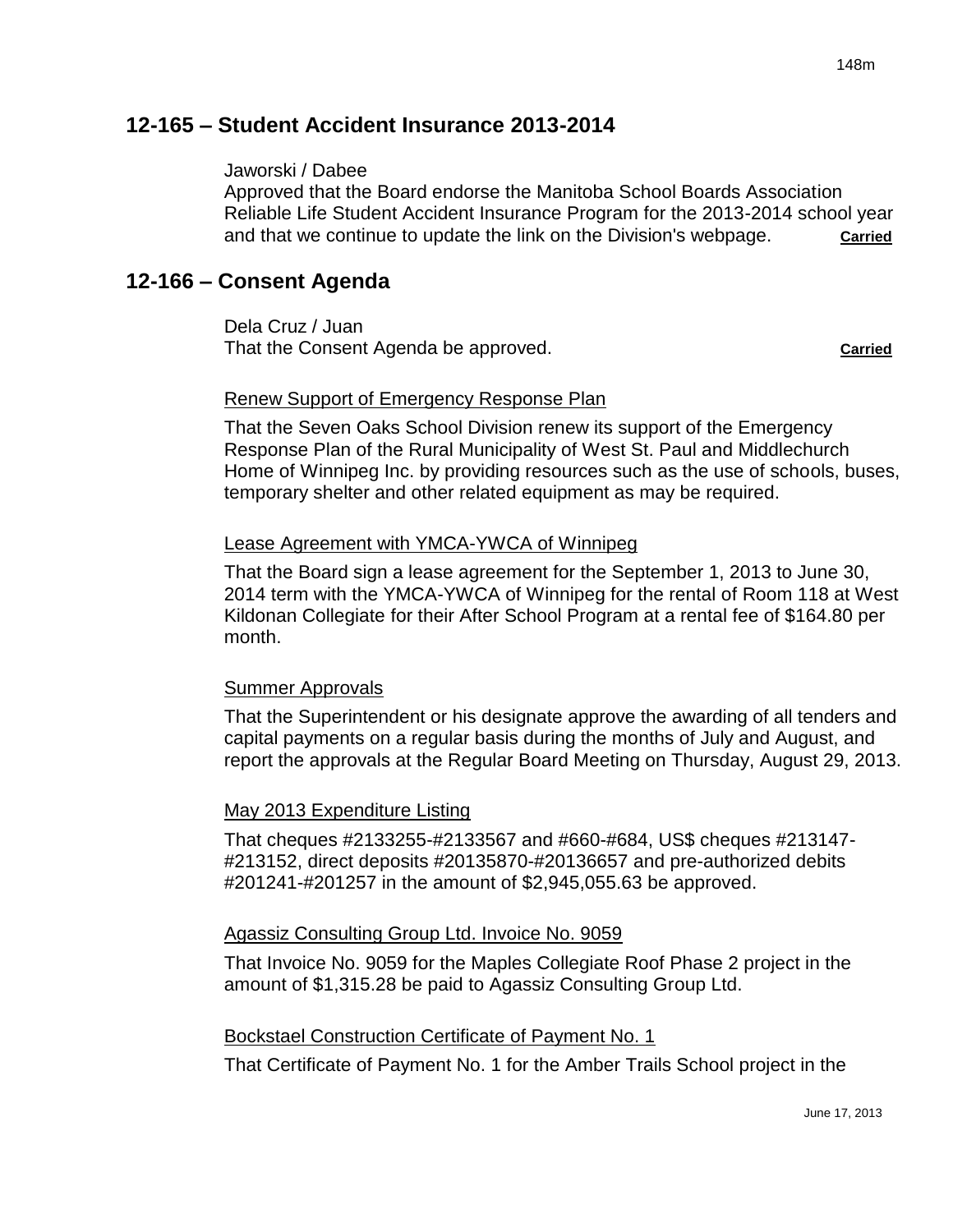# **CONSENT AGENDA**

amount of \$415,306.50 be paid to Bockstael Construction Limited.

## Statutory Holdback on Bockstael Construction Limited Certificate of Payment No. 1

That the Statutory Holdback on Certificate of Payment No. 1 for the Amber Trails School project in the amount of \$32,070.00 be paid to the SOSD/Bockstael Construction account.

# Loewen Mechanical Ltd. Certificate of Payment No. 1

That Certificate of Payment No. 1 for the Maples Geothermal project in the amount of \$51,800.00 be paid to Loewen Mechanical Ltd.

# Statutory Holdback on Loewen Mechanical Ltd. Certificate of Payment No. 1

That the Statutory Holdback on Certificate of Payment No. 1 for the Maples Geothermal project in the amount of \$3,750.00 be paid to the SOSD/Loewen Mechanical-448 Maples Geothermal account.

# Master Roofing Ltd. Certificate of Payment No. 6

That Certificate of Payment No. 6 for the Maples Roof Phase 2 in the amount of \$69,177.29 be paid to Master Roofing Ltd.

## Statutory Holdback on Master Roofing Ltd. Certificate of Payment No. 6

That the Statutory Holdback on Certificate of Payment No. 6 for the Maples Roof Phase 2 in the amount of \$5,341.88 be paid to the SOSD/Master Roof-447 Maples Roof Phase II account.

## Master Roofing Ltd. Certificate of Payment No. 7

That Certificate of Payment No. 7 for the Maples Roof Phase 2 in the amount of \$73,329.38 be paid to Master Roofing Ltd.

## Statutory Holdback on Master Roofing Ltd. Certificate of Payment No. 7

That the Statutory Holdback on Certificate of Payment No. 7 for the Maples Roof Phase 2 in the amount of \$5,662.50 be paid to the SOSD/Master Roof-447 Maples Roof Phase II account.

## Number Ten Architectural Group Invoice No. 12054

That Invoice No. 12054 for the Elwick Elevator and Grooming Room project in the amount of \$3,895.88 be paid to Number Ten Architectural Group.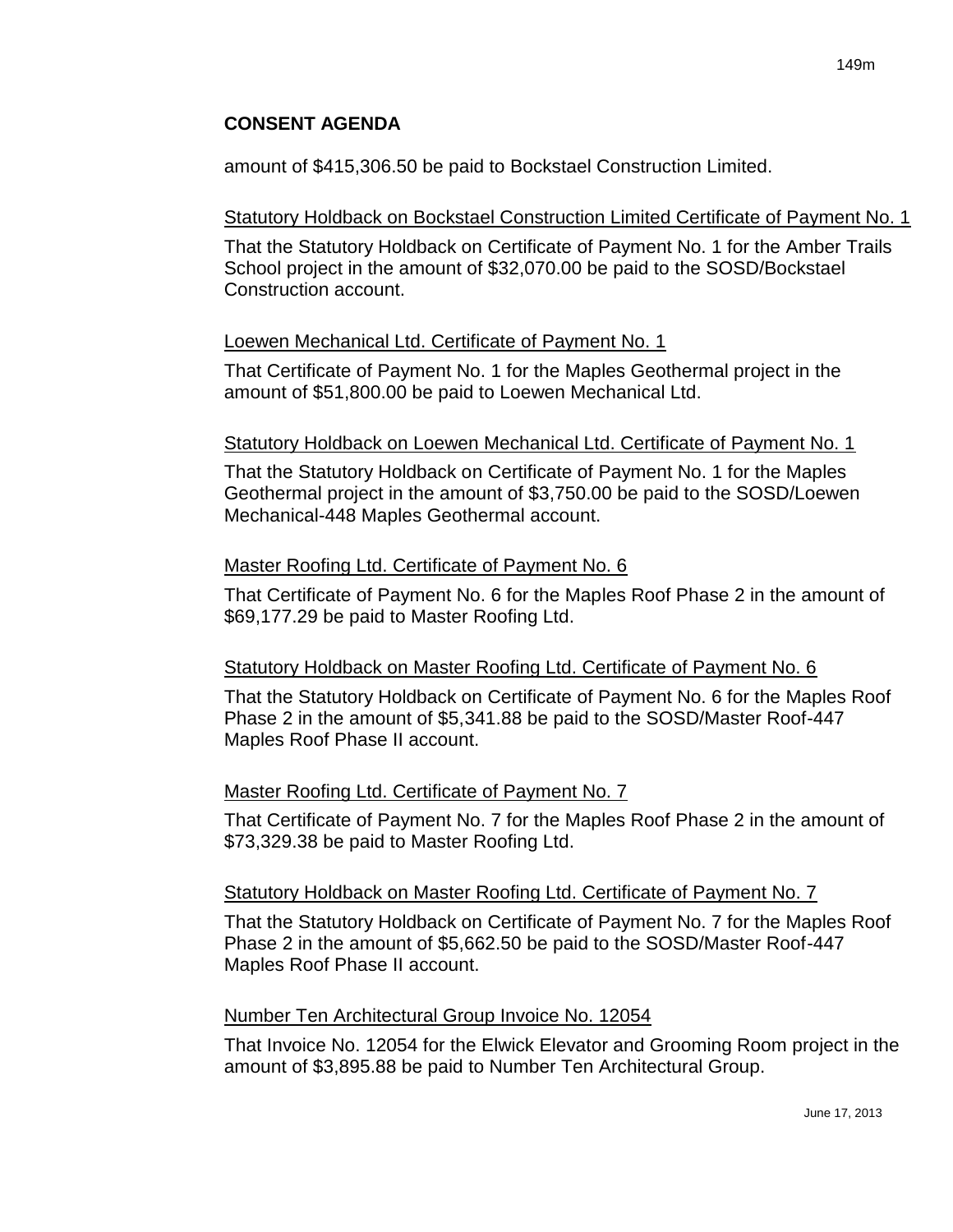# **CONSENT AGENDA**

#### Number Ten Architectural Group Invoice No. 12055

That Invoice No. 12055 for the Edmund Partridge Elevator and Grooming Room project in the amount of \$3,895.88 be paid to Number Ten Architectural Group.

#### PSA Studio Inc. Invoice No. 13094

That Invoice No. 13094 for the 2013 Portables (Belmont and West St. Paul) in the amount of \$8,760.78 be paid to PSA Studio Inc.

## The Public Schools Finance Board Payment Request for 2012 Portables

That as per the instructions of The Public Schools Finance Board in their letter dated June 6, 2013 for the portable classroom relocations (A.E. Wright, O.V. Jewitt and James Nisbet) for the 2012-13 year, the amount of \$1,132,558.00 be paid to The Public Schools Finance Board in lieu of payment to the contractor. Note that, upon receipt of the cheque, the Schools' Finance Branch will initiate the process to debenture the project support for costs.

#### Stantec Consulting Invoice No. 767306

That Invoice No. 767306 for the 2012 Portables (45, 46, 47 FY12) project in the amount of \$1,058.82 be paid to Stantec Consulting.

## Western Financial Group - Invoice No. 6882539

That Invoice No. 6882539 for the Amber Trails School project in the amount of \$2,138.93 be paid to Western Financial Group Insurance Solutions.

## Western Financial Group Insurance Solutions Invoice No. 6882540

That Invoice No. 6882540 for the Amber Trails School project in the amount of \$66,092.83 be paid to Western Financial Group Insurance Solutions.

#### Kelly Henderson, Manager, Finance and Administration, MSBA

That Invoice No. IN4576 for the 2013-14 MSBA Membership Fees in the amount of \$95,672.39 be paid to Manitoba School Boards Association.

## **CONFERENCE REPORTS**

Barb Cerilli, Principal, Victory School: AERA 2013 Conference, April 2 to May 1, 2013 - San Francisco, California.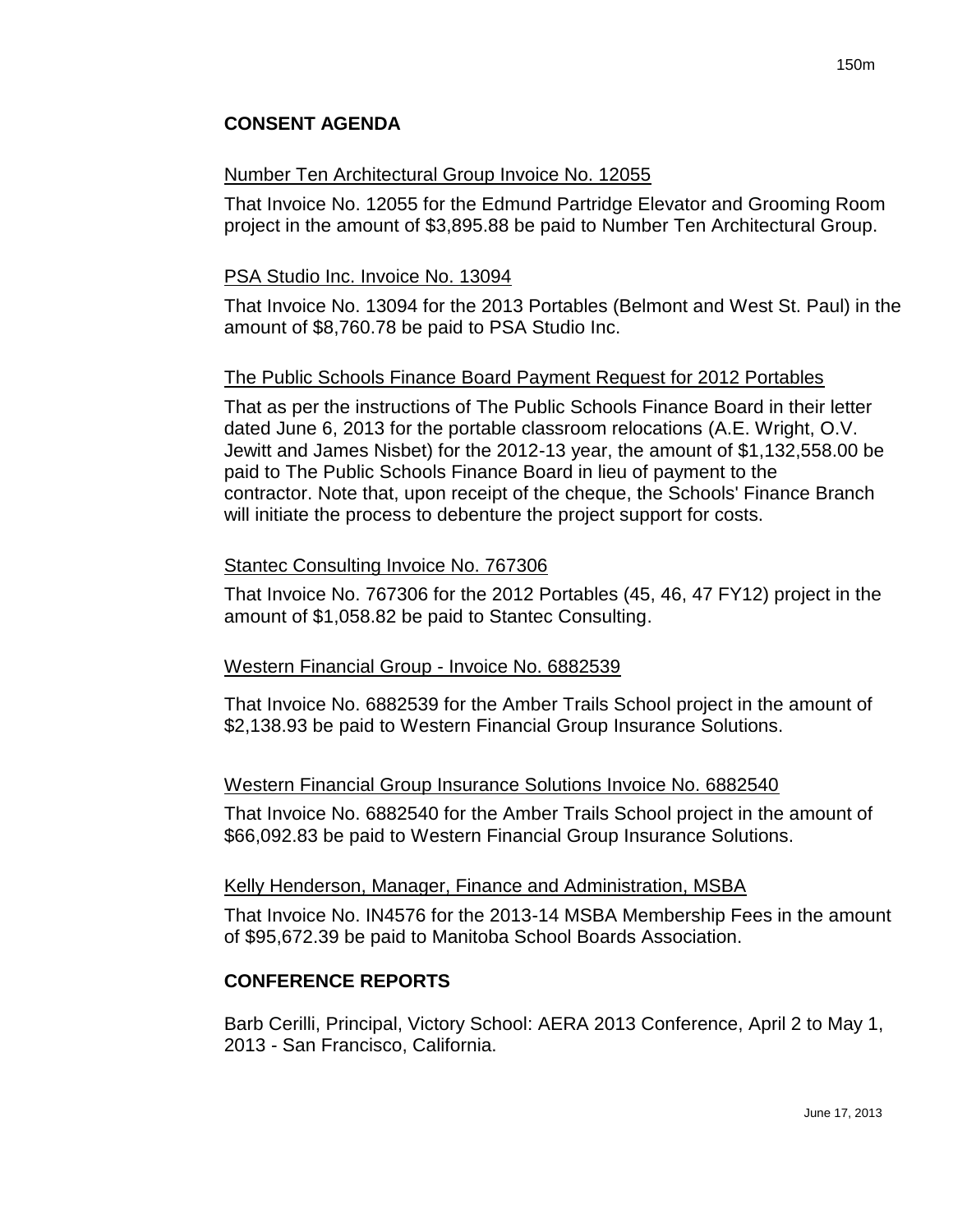# **CORRESPONDENCE**

- Alvin Catamisan, Manager, KPMG LLP Chartered Accountants: Report on the results of March 31, 2013 audit.
- Alvin Catamisan, Manager, KPMG LLP Chartered Accountants: Auditor's Report on the Seven Oaks School Divisions' Schedule of Compensation for the year ended December 31, 2012.
- Kelly Henderson, Manager Finance & Administration, Manitoba School Boards Association: Pension Plan for Non-Teaching Employees of Public School Boards in Manitoba - 2012 Annual Report.
- Kelly Henderson, Manager, Finance & Administration, MSBA: Travel Accident Insurance.
- R. John Weselake, A/Executive Director, PSFB: Maples Collegiate Institute Roof Replacement Phase 1.
- R. John Weselake, A/Executive Director, PSFB: Portable Classroom Relocations for the 2012-13 year.
	- Arthur E. Wright 2 Portable Classrooms
	- James Nisbet 3 Portable Classrooms
	- O.V. Jewitt 3 Portable Classrooms
- R. John Weselake, A/Executive Director, PSFB: Request for School Division 2014-15 to 2019-20 Five-Year Capital Plan Updates for The Public Schools Finance Board.
- Nancy Allan, Minister of Education: Manitoba Scientists in the Classroom Grant awarded to Maples Collegiate.
- Aileen Najduch, Assistant Deputy Minister, School Programs Division, Manitoba Education: Learning to Age 18 Coordinator Grant.
- Mark Sefton, Chair, Board of Trustees, Brandon School Division: Letter to Manitoba School Boards Association regarding the Manitoba Public School Employees Dental and Extended Health Benefits Plan Trust.
- Floyd Martens, President, Manitoba School Boards Association: Letter to Brandon School Division regarding the Manitoba Public School Employees Dental and Extended Health Benefits Plan Trust.
- Mark Sefton, Chair, Board of Trustees, Brandon School Division: Letter to Manitoba School Boards Association regarding the Manitoba Public School Employees Dental and Extended Health Benefits Plan Trust.
- Sam Berg, School Board Chair, Garden Valley School Division: Letter to Manitoba School Boards Association regarding the Manitoba Public School Employees Dental and Extended Health Benefits Plan Trust.
- **Kathlyn McNabb, Secretary-Treasurer, Rolling River School Division: Letter to** Manitoba School Boards Association and Mercer Consulting regarding the Manitoba Public School Employees Dental and Extended Health Benefits Plan Trust. This letter is also signed on behalf of Gord Olmstead, Secretary-Treasurer, Beautiful Plains School Division and Jody Parsonage, Secretary-Treasurer, Prairie Spirit School Division.
- ASCD Manitoba: Upcoming professional learning opportunities.